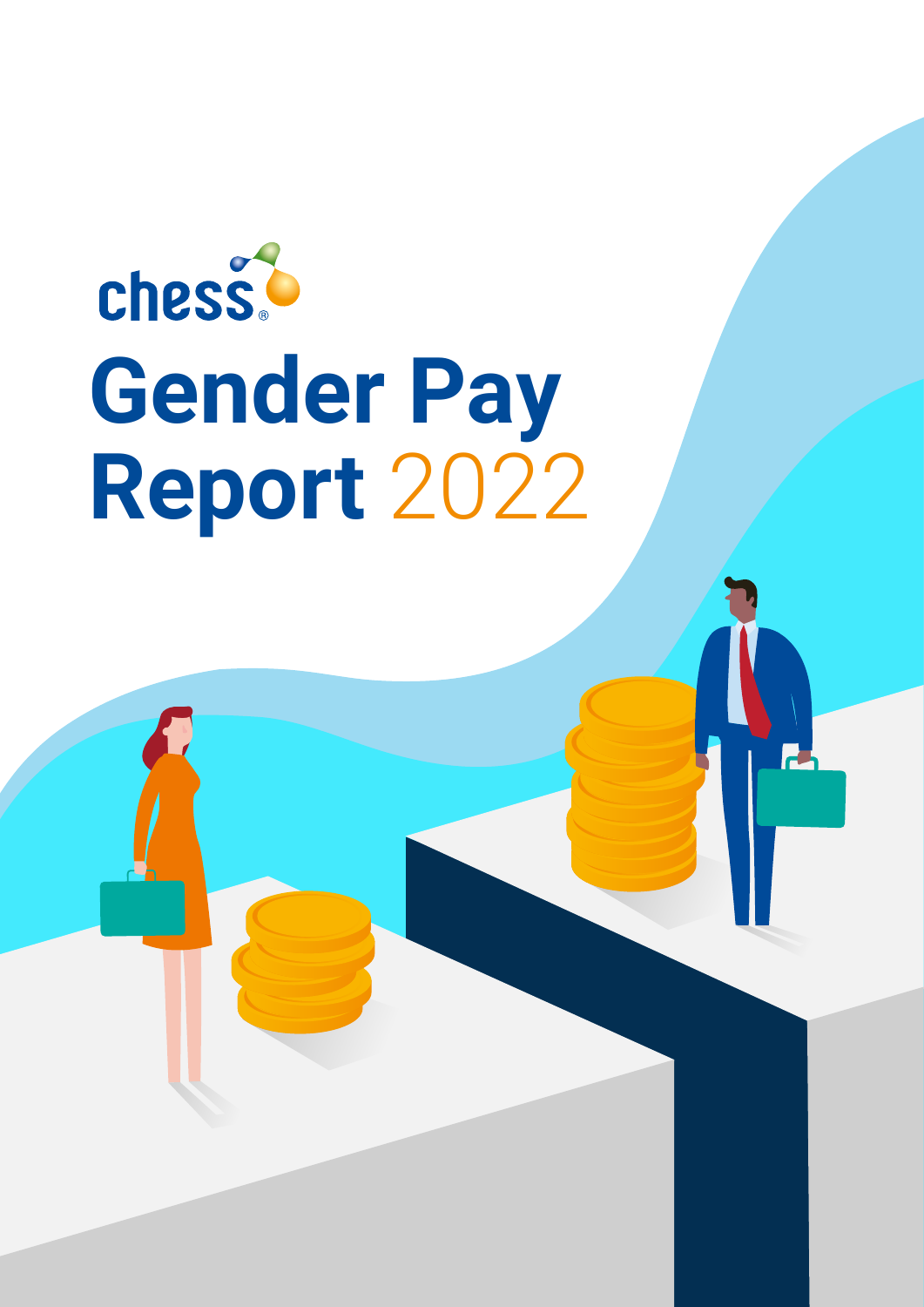### **Our Gender Pay Report**

At Chess we are committed to creating a fair, ethical and diverse place to work. We have a diversity statement in our Blueprint so that it is documented for all to see:

*"To be fair, inclusive and treat others as they would wish to be treated, showing respect for differences in race, ethnic origin, religion, faith, marital status, disability, age, sex, sexual orientation, gender identity, social and educational background, creating a culture where all forms of diversity are valued."* 

#### **UK companies with over 250 employees are required to report on their gender pay gap**

It's a very important step forward because if companies are transparent about pay, and can find the root cause of any pay gap, they can build businesses that reflect society.

The Gender Pay Gap is the difference between the earnings of all men in our business, compared to the earnings of all women in our business, regardless of their role.

It's different to equal pay which means that men and women who do similar jobs are paid the same. It's a legal requirement to pay people equally and something that we review regularly at Chess.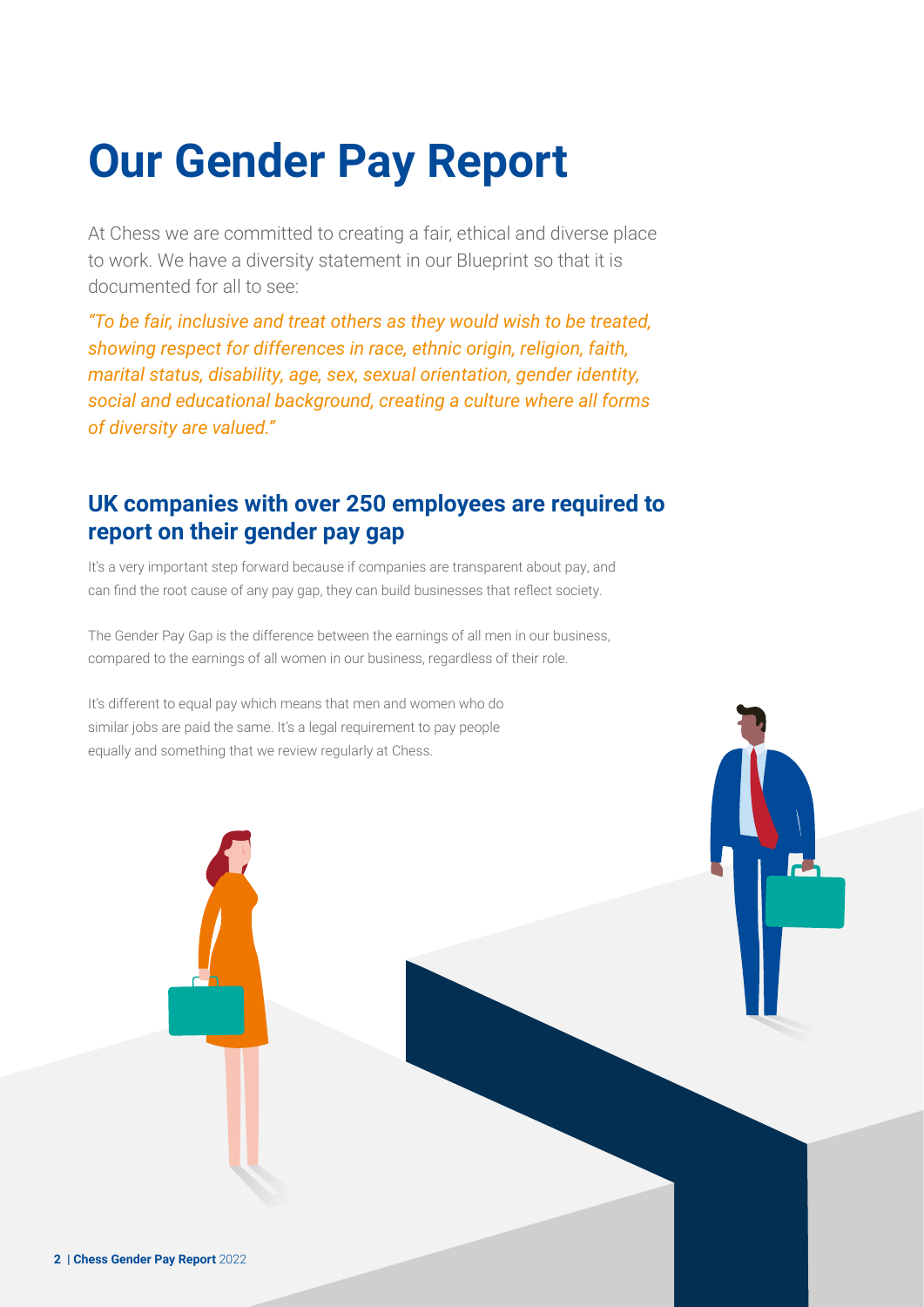## **Introduction to the Figures**

Like many other companies in the technology sector, there are some key drivers behind the Gender Pay Gap at Chess. We have more men in specialist technical roles (which attract higher salaries) than women.

More of our women work part time and we have less women in Technology, IT and Development roles which again attract higher salaries. These factors make it more difficult to address the gender pay gap.

We hope that over time more women will develop the technology skills to work in the senior technical roles, this must come from education, training and a change in perception.



The median is the midpoint when you line up all men and women's pay in our business separately, from lowest to highest and compare the hourly rate of pay for the middle woman, compared to the middle man.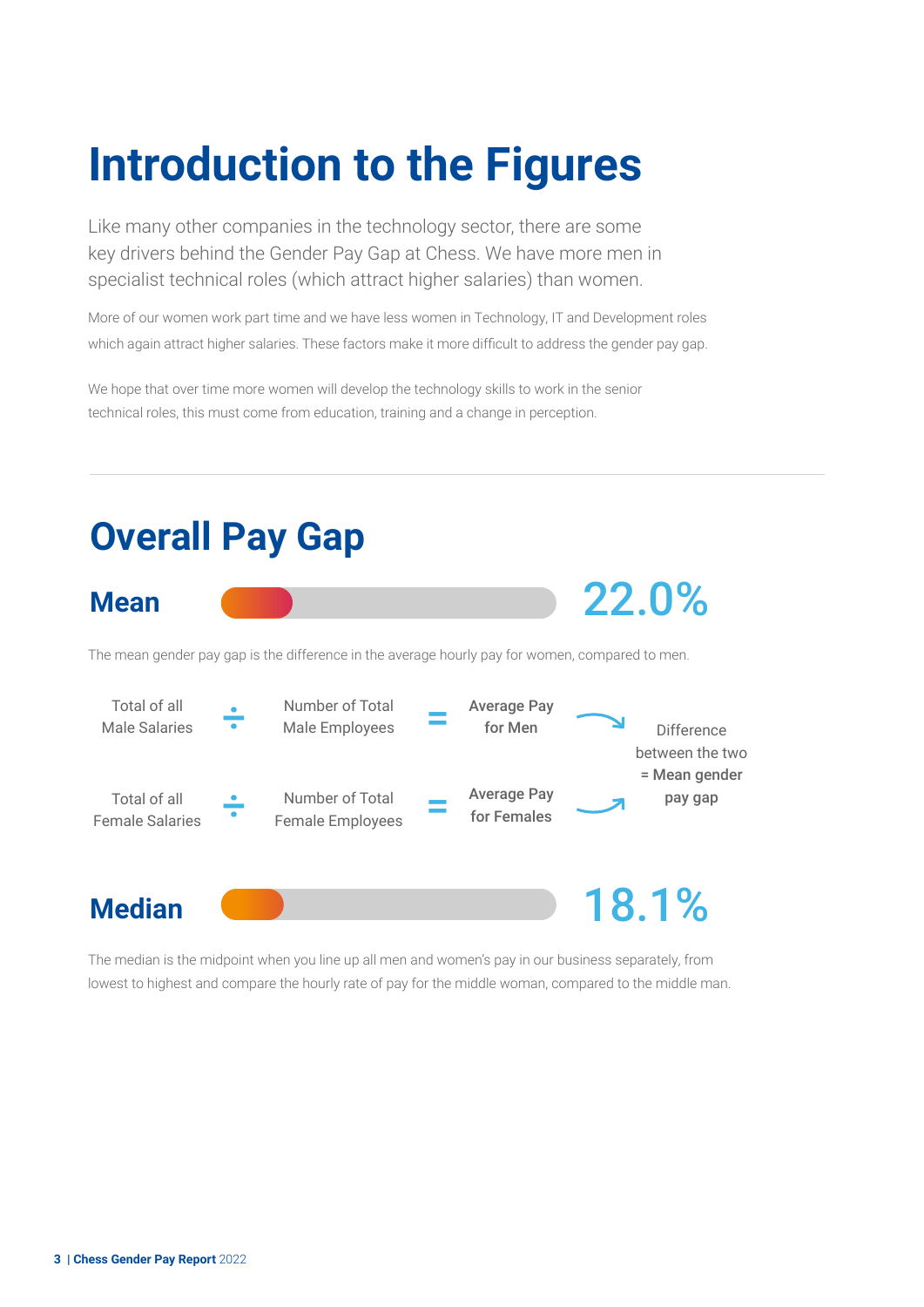### **Gender Profile by Pay Quartiles**

|                                  | <b>Proportion of</b><br><b>Male Colleagues</b> | <b>Proportion of</b><br><b>Female Colleagues</b> |
|----------------------------------|------------------------------------------------|--------------------------------------------------|
| In our Lower Pay Quartile        | 55.6%                                          | 44.4%                                            |
| In our Lower Middle Pay Quartile | 70.0%                                          | 30.0%                                            |
| In our Upper Middle Pay Quartile | 73.8%                                          | 26.3%                                            |
| In our Upper Pay Quartile        | 81.3%                                          | 18.8%                                            |

We can see a high number of men in the upper quartile where salaries are higher. In 2021, there was an increase of 3.75% in females moving to the upper quartile and we continue to focus our attention on supporting females to move to the middle and upper quartiles. The lower quartile has an even split of men and women.

#### **Bonus Gap & Payments**



We can see a minimal difference in the percentage of men and women who received a bonus, but we can see a big gap with our mean data. Again, this boils down to having more men in senior and specialist roles earning higher salaries, which has lowered the average bonus for women compared to men. Bonus payments also include sales commission, and historically technical sales is an area where there are more men than women. However, Chess is working pro-actively to attract and recruit women in these areas.

### **Our Gender Pay Gap**

Chess has a mean pay gap of 22.0% and a median pay gap of 18.1%. Our pay gap improved in 2021,with a reduction in the mean pay gap of 7.03% and median pay gap of 4.20%, compared to 2020. The latest available Gender Pay Report from the Office for National Statistics reports among all employees, the gender pay gap increased to 15.4% in 2021, from 14.9% in 2020, but is still down from 17.4% in 2019.

At Chess, we know we must continue to work hard to improve our pay gap. We know where our most significant areas of disparity are, and we're committed to making a difference. At Chess, a third of our workforce are women, and this is similar in our more senior roles in the middle quartiles, which we know attract higher salaries.

 In 2021 there has been an increase in the number of women moving from the lower pay quartile into the middle quartiles. This has improved the gender pay gap in that quartile. However, we know we must continue this trend to ensure we balance the number of men and women in our more senior and specialist positions.